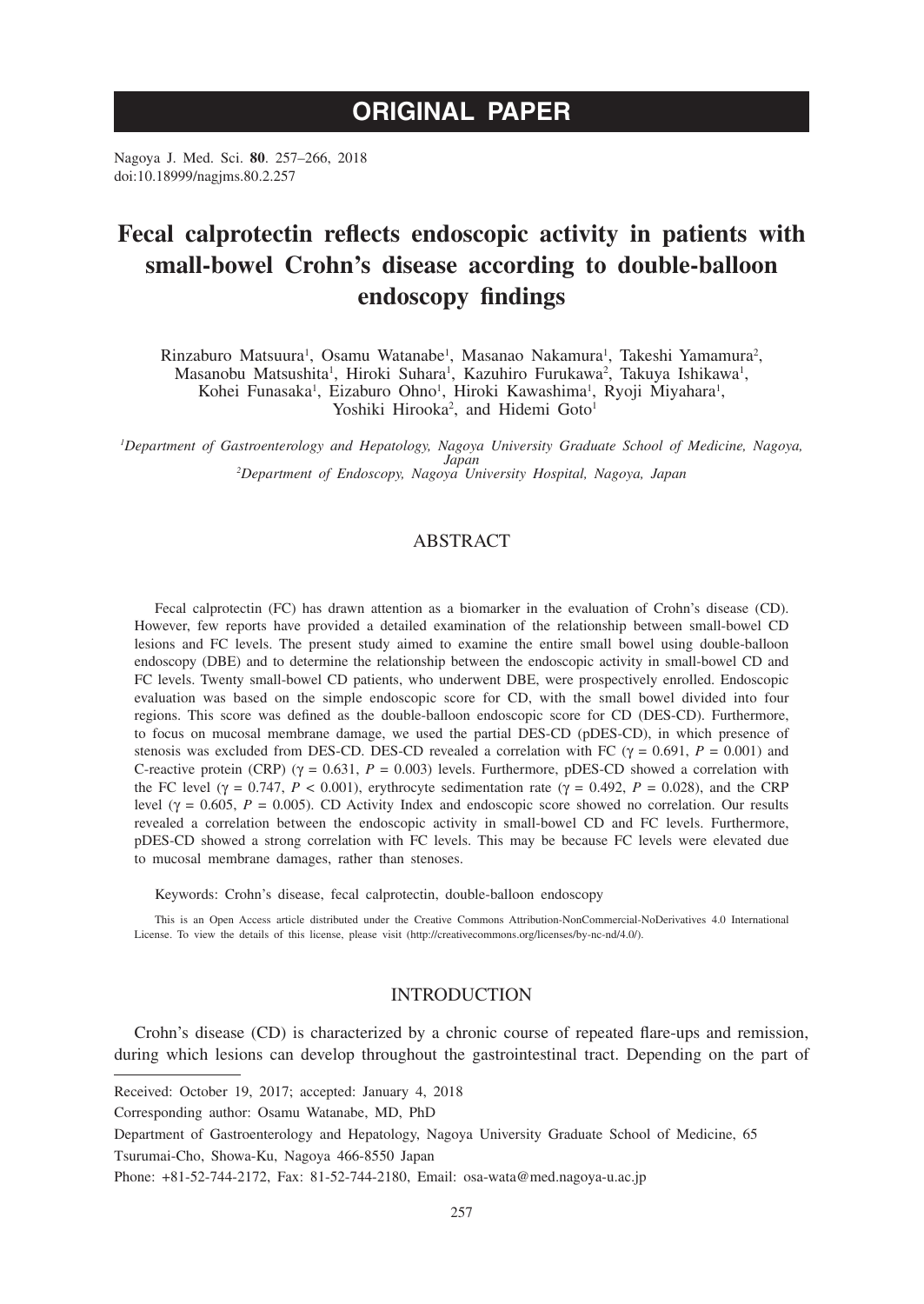gastrointestinal tract involved, the types of CD are classified into small-bowel, ileocolonic, and colonic. For example, by definition, small-bowel CD has lesions in the small bowel, but not in the large bowel.

Over time, most CD patients develop complications, such as stenoses, anal fistulas, and abscesses, which increase the possibility of requiring surgery.<sup>1-3)</sup> In CD patients, mucosal healing (MH) is important, because it is associated with long-term prognosis. In previous studies, MH has been shown to inhibit CD flare-ups, thereby lowering the risk of hospital admission and surgery.<sup>4-7)</sup>

More than 60% of CD patients have small-bowel lesions, indicating the importance of examinations of the small bowel.<sup>8-10)</sup> However, compared with the stomach and large bowel, the small bowel is difficult to examine. There are various modalities available to examine the small bowel, including endoscopic examination, abdominal ultrasound, computed tomography, and magnetic resonance imaging.<sup>11)</sup> Of these, endoscopic examination enables the direct observation and evaluation of the state of the mucous membrane. Therefore, it is considered to be the gold standard for evaluating MH. At present, endoscopic examinations to evaluate the small-bowel CD lesions include double-balloon endoscopy (DBE) and capsule endoscopy  $(CE)$ .<sup>12,13)</sup> These examinations are useful; however, performing them repeatedly in the short term is associated with invasiveness and cost issues.

Recently, fecal calprotectin (FC) has drawn attention as a potential new biomarker. Calprotectin is a calcium-binding protein, consisting of two types of peptides (S100A8/A9). It is primarily found in neutrophils, but has also been found in monocytes and epithelial cells; it accounts for approximately 60% of the soluble cytoplasmic fraction of neutrophils. When inflammation occurs in the gastrointestinal tract, leucocytes mobilize to the inflammation site. From there, they are translocated to the gut lumen, and calprotectin is released into the feces.14-17) Therefore, FC is considered a biomarker reflecting inflammation in the gastrointestinal tract. Compared with the conventional symptom evaluation methods, such as CD Activity Index (CDAI) and serum Creactive protein (CRP) levels, FC levels exhibit a strong correlation with endoscopic activity.<sup>18,19)</sup> However, only a limited number of reports have examined, in detail, small-bowel CD lesions. The present study aimed to examine the correlation between FC levels and endoscopic activity in small-bowel CD patients.

# MATERIALS AND METHODS

#### *Patients*

This prospective study included 20 small-bowel CD patients who underwent DBE at Nagoya University Hospital between May 2016 and July 2017. Within a week of DBE with the transoral and transanal approaches, all patients underwent observation of the entire small bowel. When this observation by DBE was not accomplished, an additional endoscopic water-soluble contrast study was performed. Prior to examination, the CDAI, erythrocyte sedimentation rate (ESR), and CRP levels were measured. Fecal samples were collected within a week before undergoing DBE.

Patients were excluded if fecal samples could not be collected and/or if neoplastic lesions were observed in the large intestine. In the subject sample, there were no patients who took aspirin or non-steroidal anti-inflammatory drugs daily.

## *Measurement of FC Levels*

Fecal samples collected from patients were stored at −30˚C until measurement. FC levels were measured using enzyme-linked immunosorbent assay (Immundiagnostik AG, Bensheim, Germany), according to manufacturer's guidelines.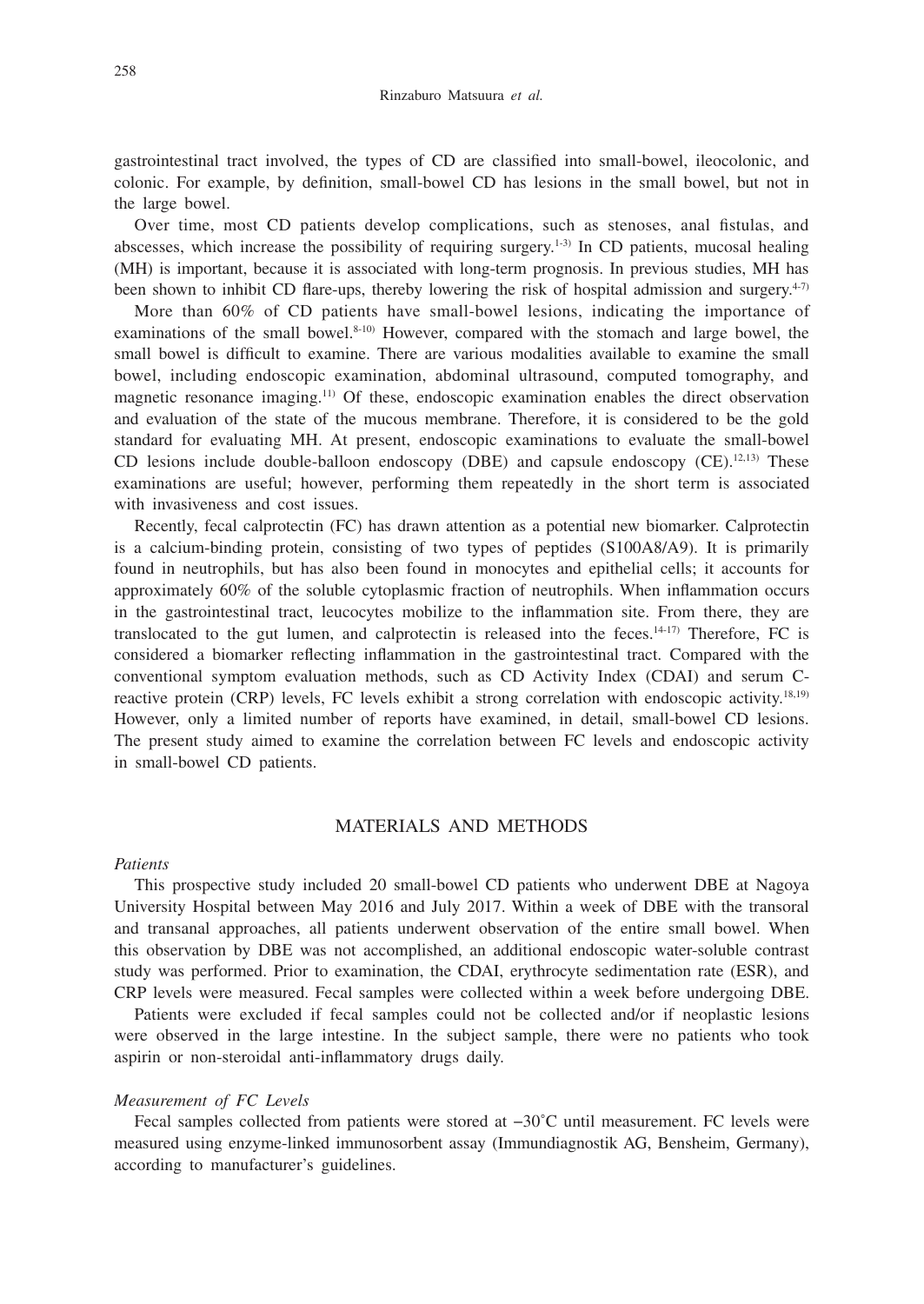## *Endoscopic Evaluation Method*

Conventional endoscopic evaluations included measuring the simple endoscopic score for CD (SES-CD) by colonoscopy<sup>20)</sup> and the Lewis score (LS) by  $CE$ <sup>21)</sup> In addition, SES-CD is measured in the large bowel by dividing it into four areas: 1) rectum, 2) left hemicolon, 3) transverse colon, and 4) right hemicolon. The small bowel includes only one region (i.e., the ileum terminal); therefore, most of the small bowel is not evaluated. Furthermore, the entire small bowel can be evaluated with LS, whereas in CD patients with severe stenosis, CE cannot be performed; therefore, evaluation is not possible.

In the present study, to perform endoscopic evaluations limited to the small bowel, the latter was divided into four areas: 1) upper jejunum, 2) lower jejunum, 3) upper ileum, and 4) lower ileum. As with SES-CD, four items were evaluated: 1) size of the ulcer, 2) ulcerated surface, 3) affected surface, and 4) presence of stenosis. This new endoscopic evaluation is defined as the double-balloon endoscopic score for CD (DES-CD) (Table 1). Furthermore, to focus on the damage to the mucosal membrane, the presence of stenosis was excluded from the four items; a separate evaluation was conducted using the partial DES-CD (pDES-CD), which evaluated the remaining three items (Table 2). DES-CD ranged from 0 to 46, and pDES-CD ranged from 0 to 36.

When the scope of DBE could not be inserted deeply due to adhesion and stenosis, the unobservable small bowel was evaluated by inserting a contrast medium via DBE. As a result, patients without clear abnormal findings were included. Patients were excluded if the range of contrast enhancement exceeded 50 cm. EN-580T (Fujinon Inc., Saitama City, Japan) was used as the scope.

|                      | Endoscopic value |                                                                   |                                                     |                                           |
|----------------------|------------------|-------------------------------------------------------------------|-----------------------------------------------------|-------------------------------------------|
| Variable             | $\mathbf{0}$     |                                                                   | ∍                                                   | 3                                         |
| Size of ulcers       | None             | Aphthous ulcers<br>$(\emptyset \ 0.1 \text{ to } 0.5 \text{ cm})$ | Large ulcers<br>$(Q\ 0.5\ \text{to}\ 2\ \text{cm})$ | Very large ulcers<br>$(\emptyset > 2$ cm) |
| Ulcerated surface    | None             | ${<}10\%$                                                         | $10 - 30\%$                                         | $>30\%$                                   |
|                      |                  |                                                                   |                                                     |                                           |
| Affected surface     | None             | $<50\%$                                                           | $50 - 75\%$                                         | $>75\%$                                   |
| Presence of stenoses | None             | Single,                                                           | Multiple,                                           | Cannot be passed                          |
|                      |                  | can be passed                                                     | can be passed                                       |                                           |

**Table 1.** Definitions of the DES-CD

Ø, Diameter

DES-CD, double-balloon endoscopic score for Crohn's disease

|                   | Endoscopic value |                                       |                                     |                      |
|-------------------|------------------|---------------------------------------|-------------------------------------|----------------------|
| Variable          | $\mathbf{0}$     |                                       |                                     |                      |
| Size of the ulcer | None             | Aphthous ulcers                       | Large ulcers                        | Very large ulcers    |
|                   |                  | $(Q\ 0.1\ \text{to}\ 0.5\ \text{cm})$ | $(Q\ 0.5\ \text{to}\ 2\ \text{cm})$ | $(\emptyset > 2$ cm) |
| Ulcerated surface | None             | ${<}10\%$                             | $10 - 30\%$                         | $>30\%$              |
| Affected surface  | None             | $< 50\%$                              | $50 - 75\%$                         | $>75\%$              |

**Table 2.** Definitions of the pDES-CD

Ø, Diameter

pDES-CD, partial double-balloon endoscopic score for Crohn's disease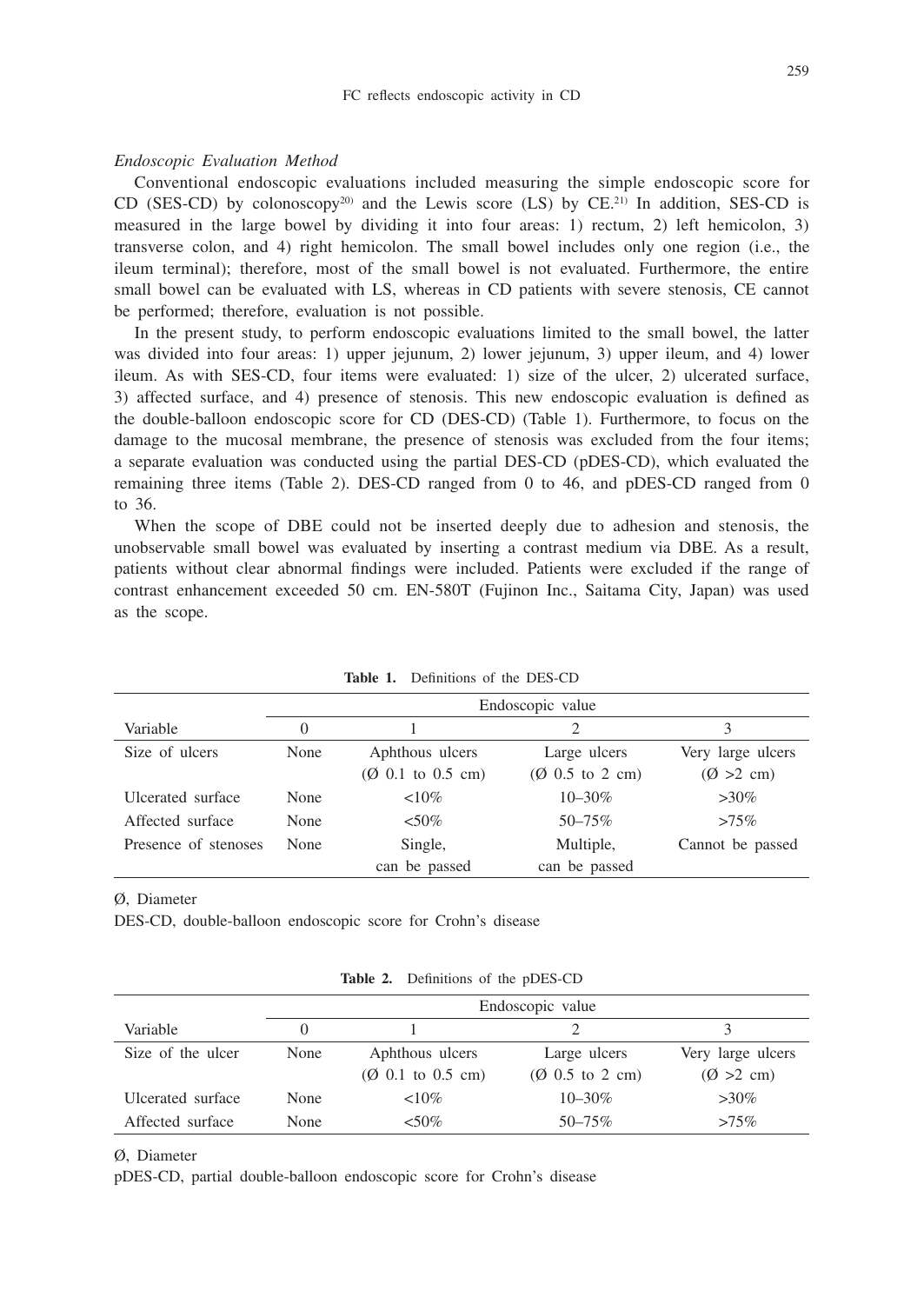## *Statistical Analysis*

The statistical software package SPSS for Windows (SPSS, Chicago, IL, USA) was used to analyze statistical data. The correlations between the FC level and the CDAI, CRP level, ESR, and endoscopic activity (DES-CD and pDES-CD) were estimated with Spearman's rank order correlation coefficient  $(\gamma)$ . In all analyses, a P-value of  $< 0.05$  was considered to indicate significance.

## RESULTS

### *Patient Backgrounds*

The clinical backgrounds of the patients are presented in Table 3. Overall, there were 20 patients (16 male patients), with a median age of 33 years at diagnosis. The median disease duration was 8.5 years. The median CDAI was 69 (range: 0–360.2), median ESR was 6 mm/h (range: 1–36 mm/h), and median CRP level was 0.04 mg/l (range: 0–2.74 mg/l). No lesions were observed in the large bowel, including the anus, in any patient. There were 10 patients with a history of intestinal resection. There were five patients taking infliximab, seven patients taking adalimumab, and six patients taking azathioprine.

| Number of patients                      | 20              |  |
|-----------------------------------------|-----------------|--|
| Gender: Male/Female                     | 16/4            |  |
| Age at diagnosis (years): median, range | $33(19-65)$     |  |
| Disease duration (years): median, range | $8.5(0-23)$     |  |
| Prior surgery $(\% )$                   | 10(50)          |  |
| CDAI: median, range                     | $69(0-360.2)$   |  |
| Smoking $(\%)$                          | 1(5)            |  |
| Medication                              |                 |  |
| 5-ASA $(\%)$                            | 18 (90)         |  |
| Elemental diet $(\%)$                   | 15(75)          |  |
| Infliximab $(\%)$                       | 5(25)           |  |
| Adalimumab $(\% )$                      | 7(35)           |  |
| Azathioprine $(\%)$                     | 6(30)           |  |
| ESR (mm/h): median, range               | $6(1-36)$       |  |
| CRP (mg/l): median, range               | $0.04(0-2.74)$  |  |
| FC $(\mu g/g)$ : median, range          | 35.4 (9-1506.9) |  |
| DES-CD: median, range                   | $7(0-16)$       |  |
| pDES-CD: median, range                  | $5(0-13)$       |  |
| Distribution of CD lesions              |                 |  |
| Jejunum $(\%)$                          | 2(10)           |  |
| Ileum $(\%)$                            | 12(60)          |  |
| both $(\%)$                             | 6(30)           |  |
| Stenosis $(\% )$                        | 17 (85)         |  |
| Cannot be passed $(\%)$                 | 11 (55)         |  |

**Table 3.** Patient characters

DBE, double-balloon endoscopy; CDAI, Crohn's Disease Activity Index; ASA, aminosalicylic acid; ESR, erythrocyte sedimentation rate; CRP, C-reactive protein; DES-CD, double-balloon endoscopic score for Crohn's disease; pDES-CD, partial double-balloon endoscopic score for Crohn's disease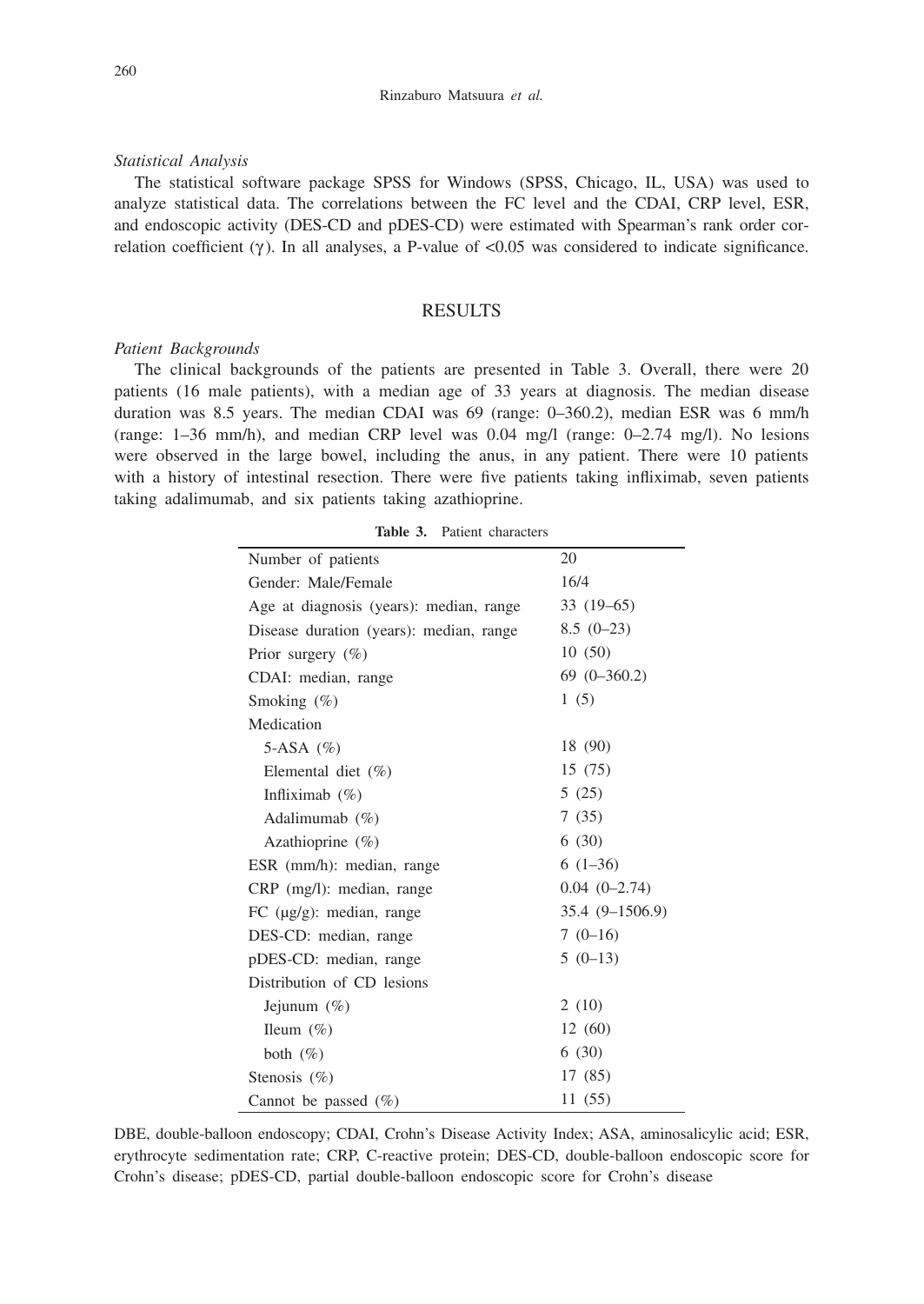### *Endoscopic Findings by DBE*

The lesions were distributed in the jejunum (two patients), in the ileum (12 patients), and in both areas (six patients). The entire small bowel could be examined by DBE, without contrast enhancement of the small bowel in six patients. Stenosis was observed in 17 patients, among whom the scope could not be passed for DBE in 11. There were no patients in whom the entire small bowel could be examined only by the one-way approach.

## *Correlation between the FC level and the CRP Level, ESR, and CDAI*

The median FC level was 35.4  $\mu$ g/g (range: 9–1506.9  $\mu$ g/g). A correlation was observed between the FC and CRP levels ( $\gamma = 0.767$ ,  $P < 0.001$ ) (Fig. 1). No correlation was observed between the FC level and the ESR and CDAI.



**Fig. 1** Correlation between the FC and CRP levels Correlation between the FC and CRP levels. Spearman rank correlation coefficient  $\gamma$  was 0.767 (*P* < 0.001).

*Correlation between the Endoscopic Score Obtained by DBE and the FC Level, CRP Level, ESR, and CDAI*

The median DES-CD was 7 (range: 0–16). A correlation was observed with the FC ( $\gamma = 0.691$ ,  $P = 0.001$  and CRP ( $\gamma = 0.631$ ,  $P = 0.003$ ) levels (Fig. 2A and 2B). There was no correlation observed with the ESR and CDAI.

Furthermore, the median pDES-CD was 5 (range: 0–13). A correlation was observed with the FC level ( $\gamma = 0.747$ ,  $P < 0.001$ ), ESR ( $\gamma = 0.492$ ,  $P = 0.028$ ), and CRP level ( $\gamma = 0.605$ ,  $P =$ 0.005) (Fig. 3A, 3B, and 3C). There was no correlation observed with CDAI.

The endoscopic activity analysis revealed that pDES-CD and FC levels had the strongest correlation. Moreover, CDAI showed no correlation in any of the analyses.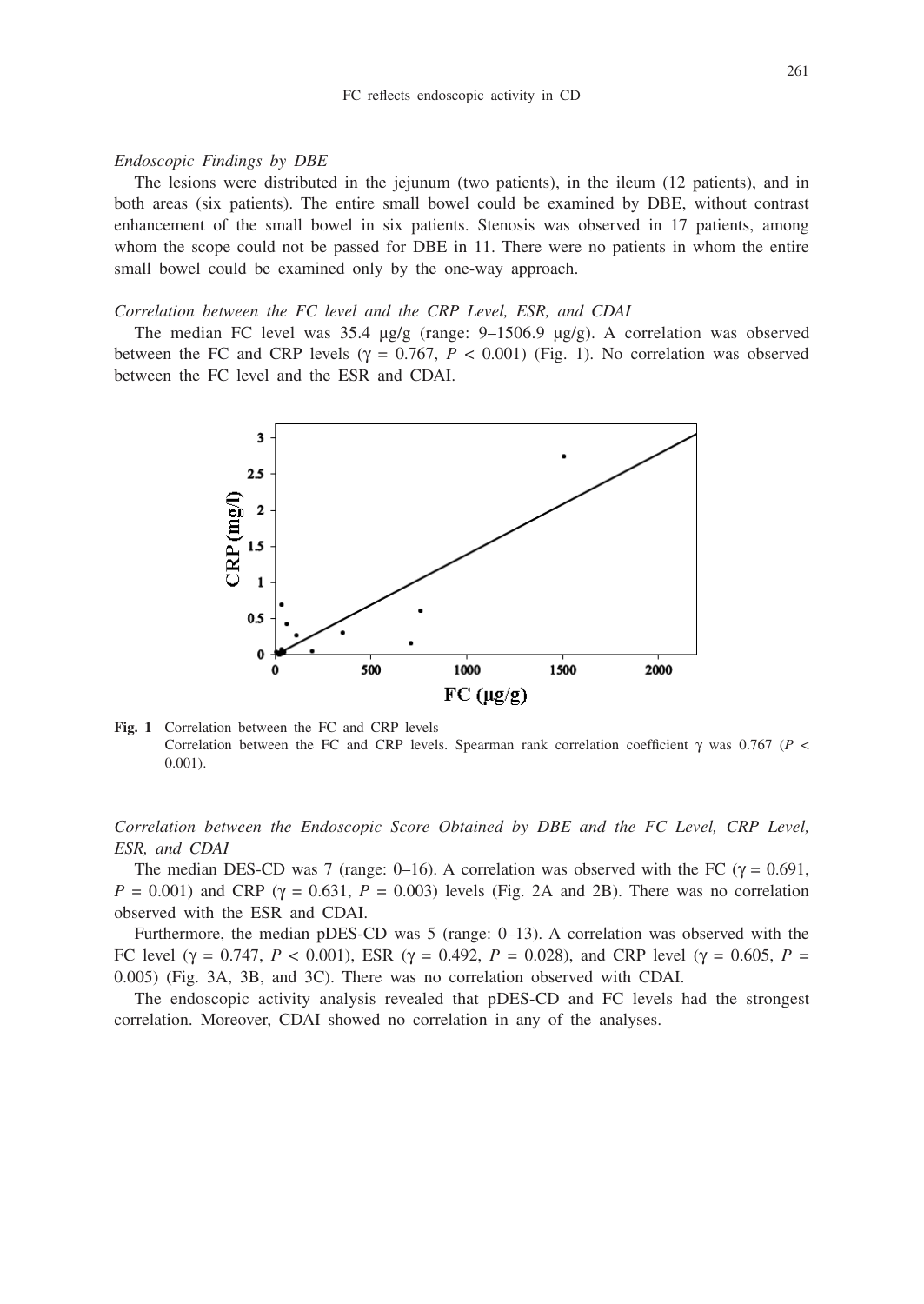

**Fig. 2** Correlation between the DES-CD, FC level, and CRP level (A) Correlation between the DES-CD and FC level. Spearman rank correlation coefficient  $\gamma$  was 0.691  $(P = 0.001)$ . (B) Correlation between the DES-CD and CRP level. Spearman rank correlation coefficient  $\gamma$  was 0.631  $(P = 0.003)$ .

## DISCUSSION

In the present study, we evaluated the correlation between endoscopic activity and FC levels in small-bowel CD patients. The endoscopic activity correlates with FC levels in small- and large-bowel CD patients.<sup>18,19)</sup> Conversely, some reports have indicated that there is no such correlation in small-bowel CD patients, and other studies have suggested that FC levels are low in small-bowel CD patients.<sup>22-24</sup>) Therefore, it is possible that in small-bowel CD patients, no correlation is observed between disease activity and FC levels. Few reports have evaluated the correlation between disease activity and FC levels in small-bowel CD patients; therefore, it is important to perform such an evaluation. In the past, small-bowel lesions were primarily evaluated by colonoscopy; therefore, evaluation of small-bowel lesions was limited. Recently, it has become possible to evaluate the small bowel more extensively using CE, magnetic resonance enterography (MRE), and DBE. With each of these examinations, a correlation between disease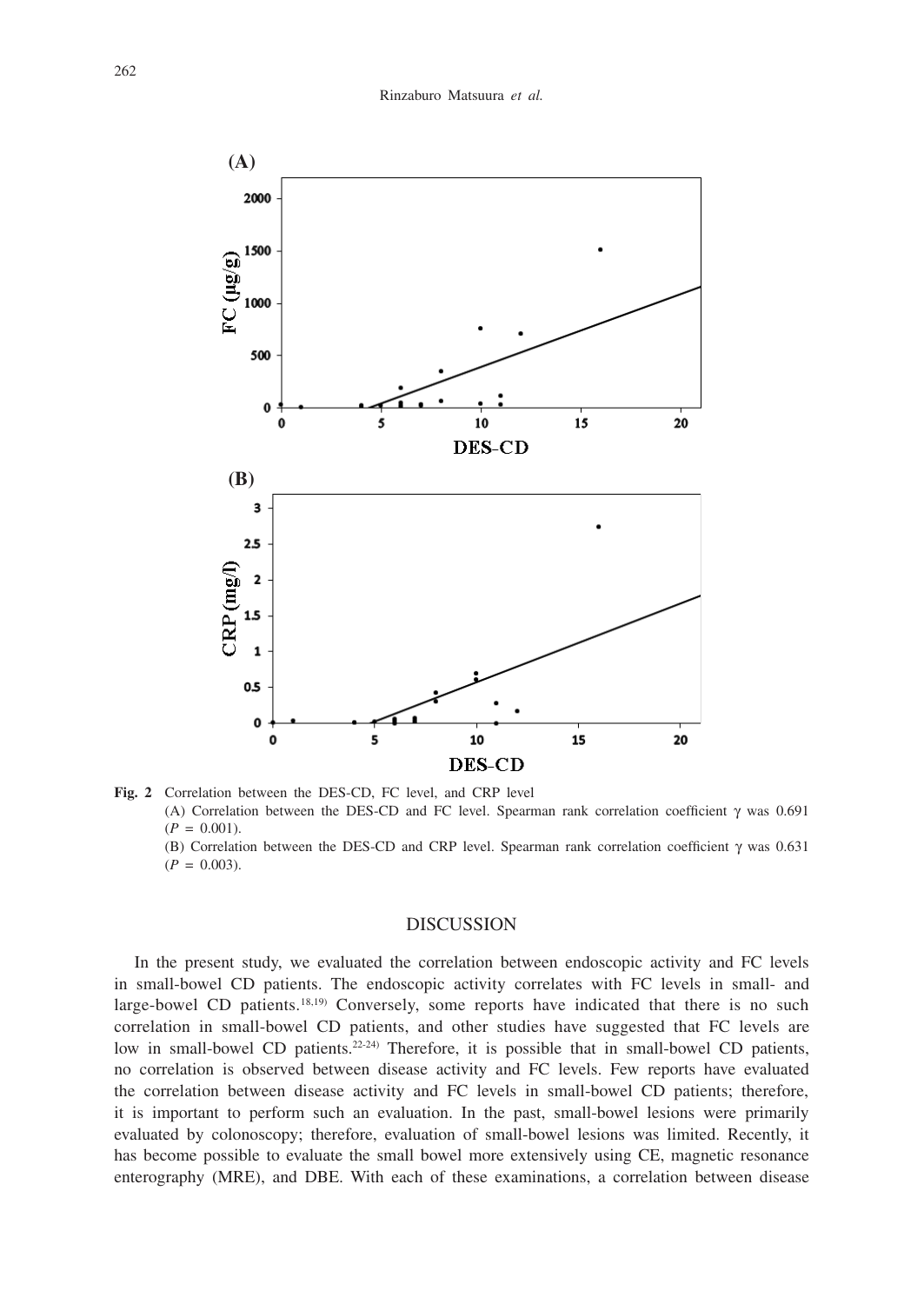

**Fig. 3** Correlation between the pDES-CD, FC level, ESR, and CRP level (A) Correlation between the pDES-CD and FC level. Spearman rank correlation coefficient  $\gamma$  was 0.747  $(P < 0.001)$ .

(B) Correlation between the pDES-CD and ESR. Spearman rank correlation coefficient  $\gamma$  was 0.492 (*P*  $= 0.028$ ).

(C) Correlation between the pDES-CD and CRP level. Spearman rank correlation coefficient  $\gamma$  was 0.605  $(P = 0.005)$ .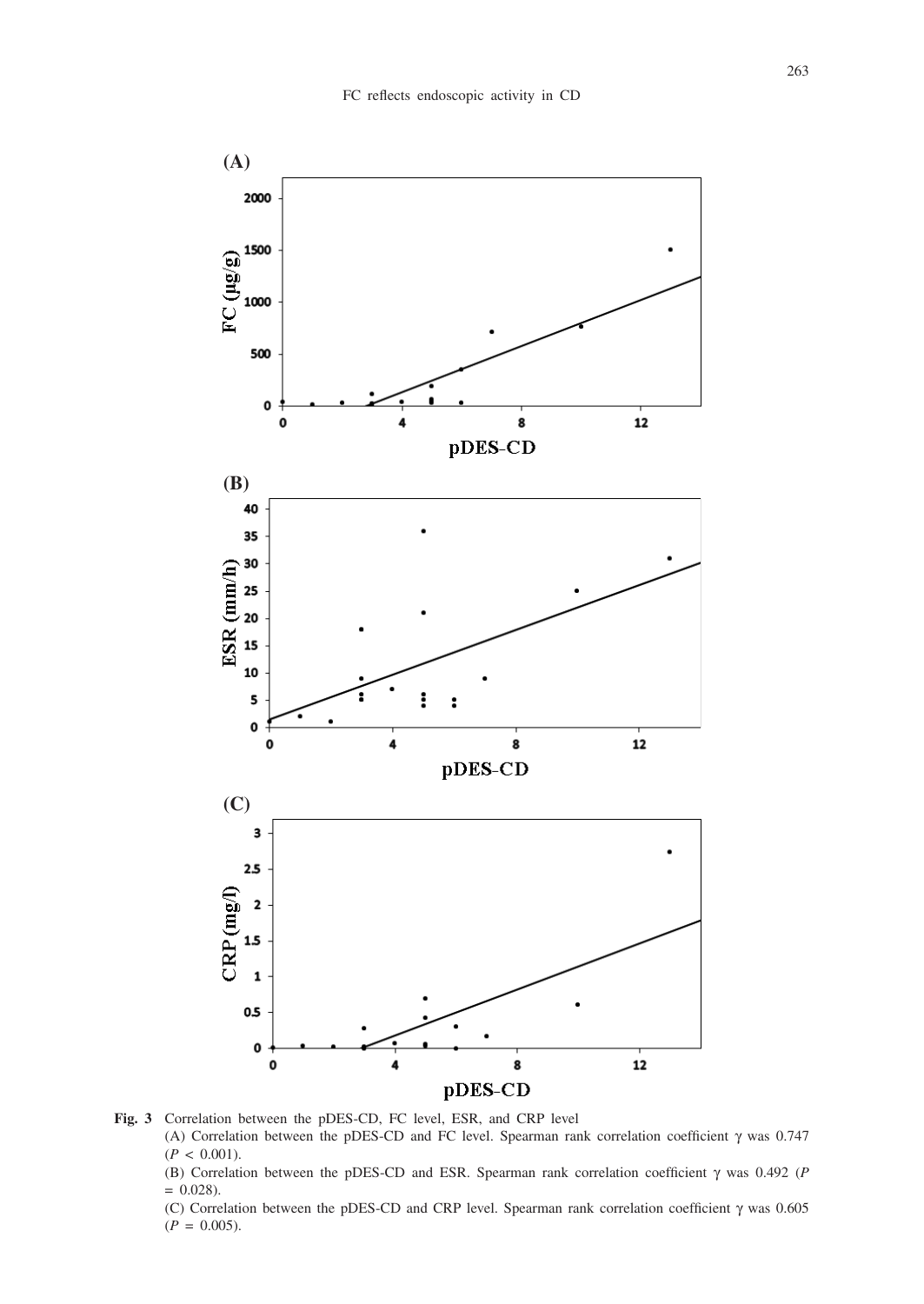activity and FC levels has been observed<sup>25-27</sup>); however, CE cannot be performed on patients with severe stenosis, thereby limiting the number of patients. Moreover, MRE is superior in terms of the evaluation of lesions other than those in the intestinal mucosa; however, it is difficult to detect superficial lesions and small mucosal lesions using this method.<sup>28)</sup> Furthermore, although DBE is superior in terms of mucosal lesion detection, to date, only one study<sup>27)</sup> has exclusively used the transanal approach, which makes the evaluation of the upper small bowel inadequate.

In the present study, we examined disease activity by DBE to evaluate, in detail, lesions in the mucous membrane. To observe the entire small bowel, we conducted our examination using the transoral and transanal approaches. Based on these results, in small-bowel CD patients, a correlation was observed between endoscopic activity and the FC levels. Furthermore, a strong correlation was observed between the pDES-CD and FC levels, which suggested that stenosis has little involvement in the elevation of FC levels and that mucous membrane damage (e.g., ulcers) causes FC levels to increase. Compared with conventional indices (e.g., ESR, CRP level, and CDAI), FC levels exhibit a strong correlation with endoscopic disease activity. Therefore, it appears that FC is more useful than conventional indices for the evaluation of mucous membrane damage.

Rutgeerts *et al.* reported that in CD patients, endoscopic flare-ups occur first, and then flareups appear in other data (e.g., blood tests). This is followed by flare-up of clinical symptoms.<sup>29)</sup> If treatment can be intensified at the endoscopic flare-up stage, the prognosis of CD patients may improve. However, from the perspective of convenience in clinical practice, clinical activity indices (e.g., CDAI) and serum biomarkers (e.g., CRP level) are often used to evaluate disease activities and determine therapeutic outcomes. Moreover, imaging examinations are not regularly conducted at present. The method to evaluate FC levels is simple and easy to perform. If FC levels reflect damage to the mucous membrane, endoscopic flare-ups can be monitored through FC levels, and they can also predict the timing required to intensify treatment.

A limitation of the present study was the very small sample size of patients who underwent observation of the entire small bowel by DBE. In addition, when observation was difficult by DBE, the observation was performed using contrast imaging of the small bowel. Moreover, evaluation by endoscopy was not directly possible for all patients.

In conclusion, FC levels showed a correlation with endoscopic activity in small-bowel CD patients, which was stronger than that for the ESR, CRP level, and CDAI.

## CONFLICT OF INTEREST

None declared.

#### **REFERENCES**

- 1) Wolters FL, Russel MG, Sijbrandij J, Ambergen T, Odes S, Riis L, *et al.* Phenotype at diagnosis predicts recurrence rates in Crohn's disease. *Gut*, 2006; 55: 1124–1130.
- 2) Pariente B, Cosnes J, Danese S, Sandborn WJ, Lewin M, Fletcher JG, *et al.* Development of the Crohn's disease digestive damage score, the Lémann score. *Inflamm Bowel Dis*, 2011; 17: 1415–1422.
- 3) Watanabe K, Sasaki I, Fukushima K, Futami K, Ikeuchi H, Sugita A, *et al.* Long-term incidence and characteristics of intestinal failure in Crohn's disease: a multicenter study. *J Gastroenterol*, 2014; 49: 231–238.
- 4) Frøslie KF, Jahnsen J, Moum BA, Vatn MH, and the IBSEN Group. Mucosal healing in inflammatory bowel disease: results from a Norwegian population-based cohort. *Gastroenterology*, 2007; 133: 412–422.
- 5) Peyrin-Biroulet L, Ferrante M, Magro F, Campbell S, Franchimont D, Fidder H, *et al.* Scientific Committee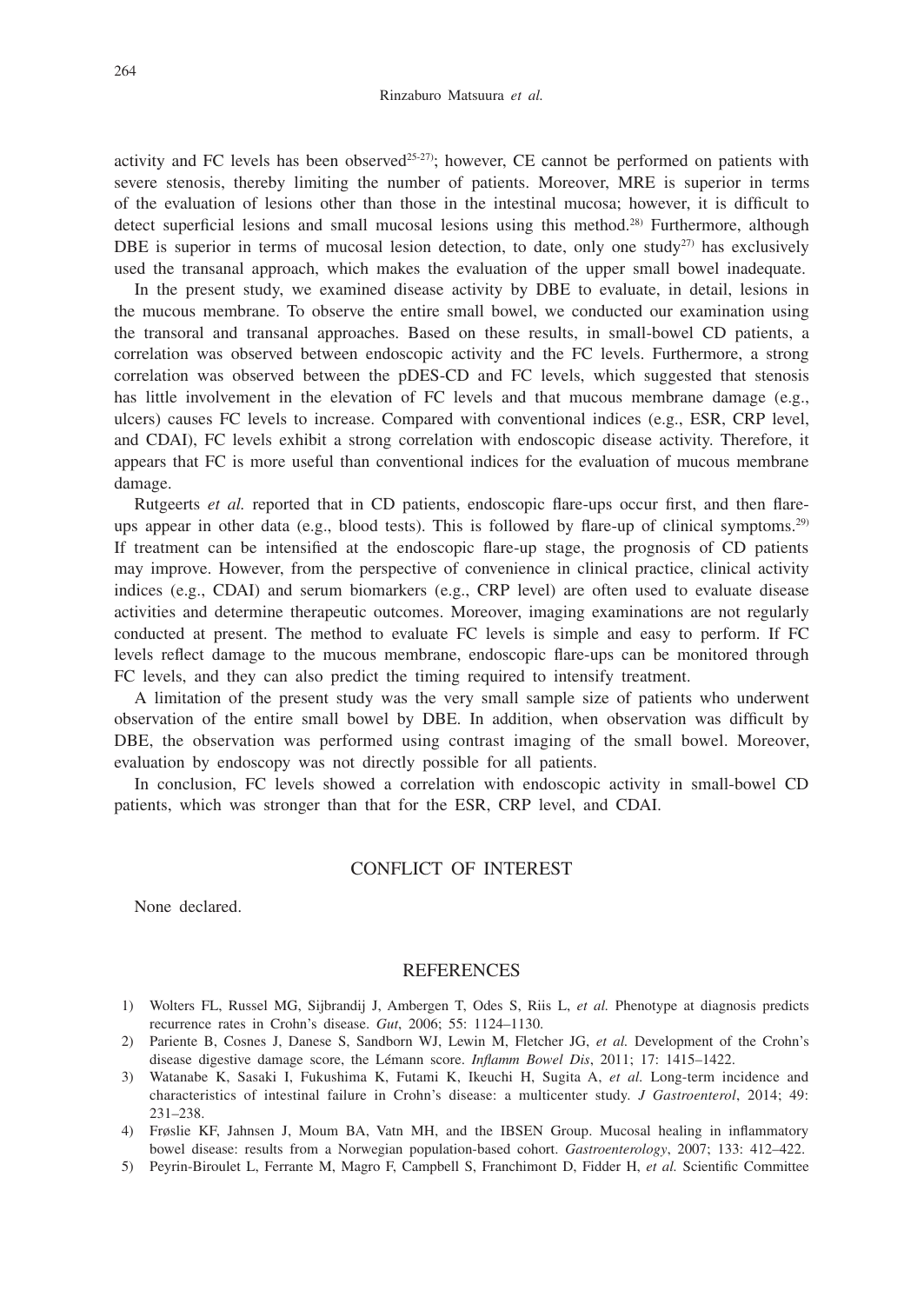of the European Crohn's and Colitis Organization. Results from the 2nd Scientific Workshop of the ECCO. I: Impact of mucosal healing on the course of inflammatory bowel disease. *J Crohns Colitis*, 2011; 5: 477–483.

- 6) Baert F, Moortgat L, Van Assche G, Caenepeel P, Vergauwe P, De Vos M, *et al.* Belgian Inflammatory Bowel Disease Research Group; North-Holland Gut Club. Mucosal healing predicts sustained clinical remission in patients with early-stage Crohn's disease. *Gastroenterology*, 2010; 138: 463–468.
- 7) Schnitzler F, Fidder H, Ferrante M, Noman M, Arijs I, Van Assche G, *et al.* Mucosal healing predicts long-term outcome of maintenance therapy with infliximab in Crohn's disease. *Inflamm Bowel Dis*, 2009; 15: 1295–1301.
- 8) Steinhardt HJ, Loeschke K, Kasper H, Holtermüller KH, Schäfer H. European Cooperative Crohn's Disease Study (ECCDS): clinical features and natural history. *Digestion*, 1985; 31: 97–108.
- 9) Dignass A, Van Assche G, Lindsay JO, Lémann M, Söderholm J, Colombel JF, *et al.* European Crohn's and Colitis Organisation (ECCO). The second European evidence-based Consensus on the diagnosis and management of Crohn's disease: Special situations. *J Crohns Colitis*, 2010; 4: 63–101.
- 10) Voderholzer WA, Beinhoelzl J, Rogalla P, van der Woude CJ, Sturm A, De Vos M, *et al.* Small bowel involvement in Crohn's disease: a prospective comparison of wireless capsule endoscopy and computed tomography enteroclysis. *Gut*, 2005; 54: 369–373.
- 11) D'Incà R, Caccaro R. Measuring disease activity in Crohn's disease: what is currently available to the clinician. *Clin Exp Gastoenterol*, 2014; 7: 151–161.
- 12) Yamamoto H, Kita H, Sunada K, Hayashi Y, Sato H, Yano T, *et al.* Clinical outcomes of double-balloon endoscopy for the diagnosis and treatment of small-intestinal diseases. *Clin Gastroenterol Hepatol*, 2004; 2: 1010–1016.
- 13) Pennazio M, Spada C, Eliakim R, Keuchel M, May A, Mulder CJ, *et al.* Small-bowel capsule endoscopy and device-assisted enteroscopy for diagnosis and treatment of small-bowel disorders: European Society of Gastrointestinal Endoscopy (ESGE) Clinical Guideline. *Endoscopy*, 2015; 47: 352–376.
- 14) Poullis A, Foster R, Northfield TC, Mendall MA. Review article: faecal markers in the assessment of activity in inflammatory bowel disease. *Aliment Pharmacol Ther*, 2002; 16: 675–681.
- 15) Vermeire S, Van Assche G, Rutgeerts P. Laboratory markers in IBD: useful, magic, or unnecessary toys? *Gut*, 2006; 55: 426–431.
- 16) Foell D, Wittkowski H, Roth J. Monitoring disease activity by stool analyses: from occult blood to molecular markers of intestinal inflammation and damage. *Gut*, 2009; 58: 859–868.
- 17) Judd TA, Day AS, Lemberg DA, Turner D, Leach ST. Update of fecal markers of inflammation in inflammatory bowel disease. *J Gastroenterol Hepatol*, 2011; 26: 1493–1499.
- 18) Schoepfer AM, Beglinger C, Straumann A, Trummler M, Vavricka SR, Bruegger LE, *et al.* Fecal calprotectin correlates more closely with the Simple Endoscopic Score for Crohn's disease (SES-CD) than CRP, blood leukocytes, and the CDAI. *Am J Gastroenterol*, 2010; 105: 162–169.
- 19) D'Haens G, Ferrante M, Vermeire S, Baert F, Noman M, Moortgat L, *et al.* Fecal calprotectin is a surrogate marker for endoscopic lesions in inflammatory bowel disease. *Inflamm Bowel Dis*, 2012; 18: 2218–2224.
- 20) Daperno M, D'Haens G, Van Assche G, Baert F, Bulois P, Maunoury V, *et al.* Development and validation of a new, simplified endoscopic activity score for Crohn's disease: the SES-CD. *Gastrointest Endosc*, 2004; 60: 505–512.
- 21) Gralnek IM, Defranchis R, Seidman E, Leighton JA, Legnani P, Lewis BS. Development of a capsule endoscopy scoring index for small bowel mucosal inflammatory change. *Aliment Pharmacol Ther*, 2008; 27: 146–154.
- 22) Sipponen T, Kärkkäinen P, Savilahti E, Kolho KL, Nuutinen H, Turunen U, *et al.* Correlation of faecal calprotectin and lactoferrin with an endoscopic score for Crohn's disease and histological findings. *Aliment Pharmacol Ther*, 2008; 28: 1221–1229.
- 23) Gecse KB, Brandse JF, van Wilpe S, Löwenberg M, Ponsioen C, van den Brink G, *et al.* Impact of disease location on fecal calprotectin levels in Crohn's disease. *Scand J Gastroenterol*, 2015; 50: 841–847.
- 24) Stawczyk-Eder K, Eder P, Lykowska-Szuber L, Krela-Kazmierczak I, Klimczak K, Szymczak A, *et al.* Is faecal calprotectin equally useful in all Crohn's disease locations? A prospective, comparative study. *Arch Med Sci*, 2015; 11: 353–361.
- 25) Kopylov U, Yablecovitch D, Lahat A, Neuman S, Levhar N, Greener T, *et al.* Detection of Small Bowel Mucosal Healing and Deep Remission in Patients With Known Small Bowel Crohn's Disease Using Biomarkers, Capsule Endoscopy, and Imaging. *Am J Gastroenterol*, 2015; 110: 1316–1323.
- 26) Cerrillo E, Beltrán B, Pous S, Echarri A, Gallego JC, Iborra M, *et al.* Fecal Calprotectin in Ileal Crohn's Disease: Relationship with Magnetic Resonance Enterography and a Pathology Score. *Inflamm Bowel Dis*,